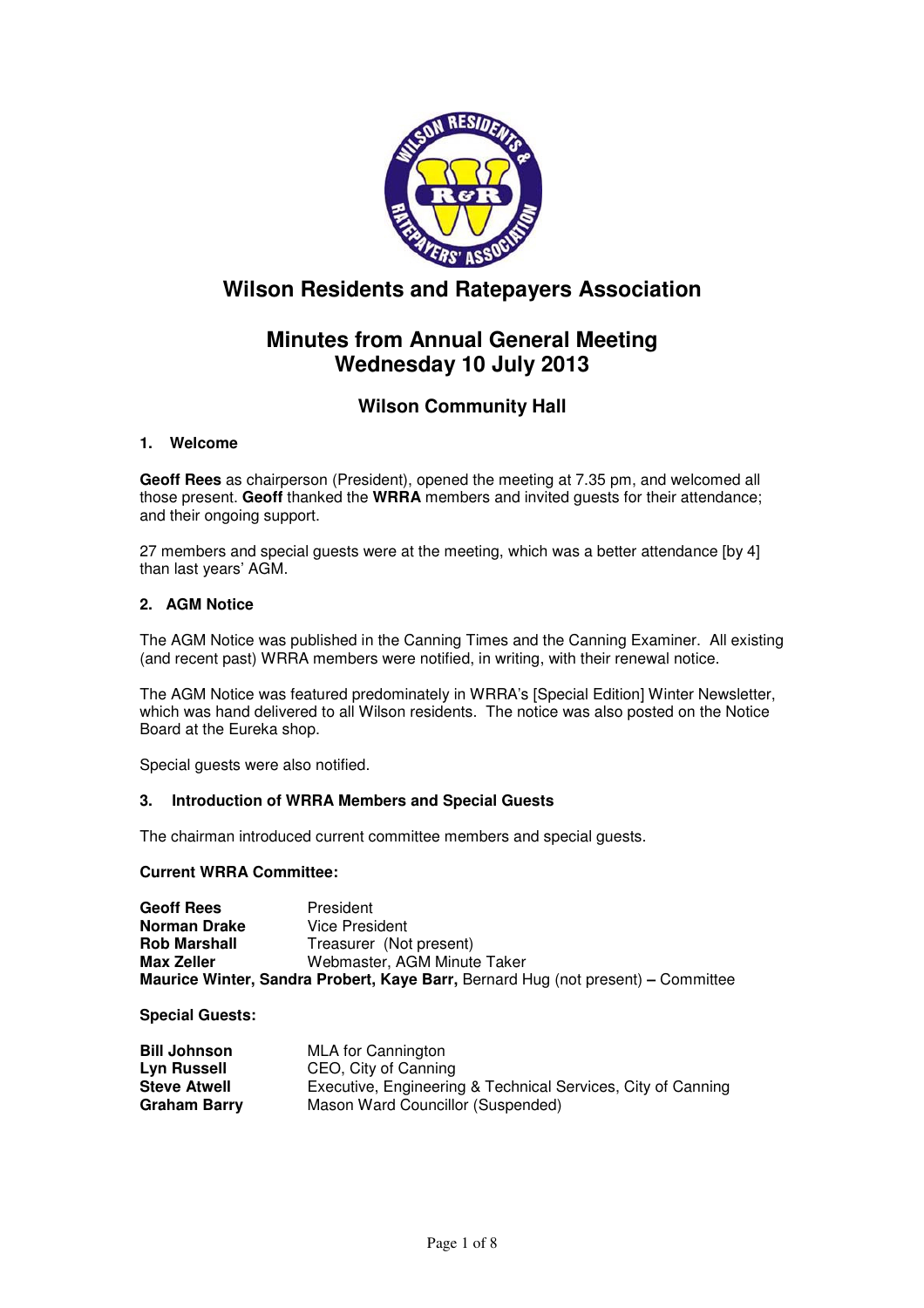## **4. Apologies**

| <b>Rob Marshall</b>    | <b>WRRA</b> Treasurer                              |
|------------------------|----------------------------------------------------|
| <b>Bernard Hug</b>     | <b>WRRA Committee Member</b>                       |
| <b>Steve Irons</b>     | Federal Member (MP) for Swan                       |
| Joe Delle Donne        | Mayor, City of Canning (Suspended)                 |
| <b>Lindsay Elliott</b> | Wilson Resident, Councillor Mason Ward (Suspended) |
| <b>Arnold Wong</b>     | <b>WRRA Committee Nominee</b>                      |
| <b>Terry Gorton</b>    | <b>WRRA</b> Member                                 |
| <b>Paul Duncan</b>     | <b>WRRA</b> Member                                 |
| <b>Michael Cook</b>    | <b>WRRA</b> Member                                 |
| <b>Lyn Hartley</b>     | <b>WRRA</b> Member                                 |

#### **5. Minutes from previous AGM 2012**

Published on the **WRRA** website (following last years' AGM)**.** 

Discussion re: Actions arising from Last Years' AGM deferred to Agenda Item 9.

Motion to accept as a true record: Proposed by **Maurice Winter**, seconded: **Michael Hurrelbrink**.

#### **6. Meeting Procedures**

**Norman** briefly outlined the meeting agenda and meeting procedures.

#### **7. President's Report**

The highlights from the President's AGM Report (which was distributed to all those present) were read out by the WRRA President, **Geoff Rees**.

It was also noted that the editorial section of the WRRA Winter Newsletter included a summary of WRRA's major achievements over the last 12 months (or so) for the benefit of those members, and other interested residents, who weren't able to attend the AGM.

**Refer to the appendix [of these minutes] for the full transcript of the President's AGM Report.** The report will also be published on the WRRA website (http:// wrra.org.au), along with these minutes.

#### **8. Financial Report**

**Norman Drake** presented the financial report on behalf of **Rob Marshall - Treasurer**, who was unable to attend the AGM.

The financial report indicated WRRA was in a healthy financial position, with 100 active members and 4 [advertising] sponsors.

Total income for 2012/2013 was \$1,509.35, whereas the total expenditure was \$891.22. The bank balance (as 30 June 2013) was \$4,823.51.

The major expense (\$400) was the Foreman Citizenship Award grants of \$200 each, which was presented to both the Wilson Primary School and Rehoboth Christian School, as has been the case in previous years.

Provision has also been made for another park bench to be donated to the City over the next 12 months. The committee will be consulted beforehand, regarding the bench's location and the wording on the plaque.

Copies of the financial statement were circulated to interested members.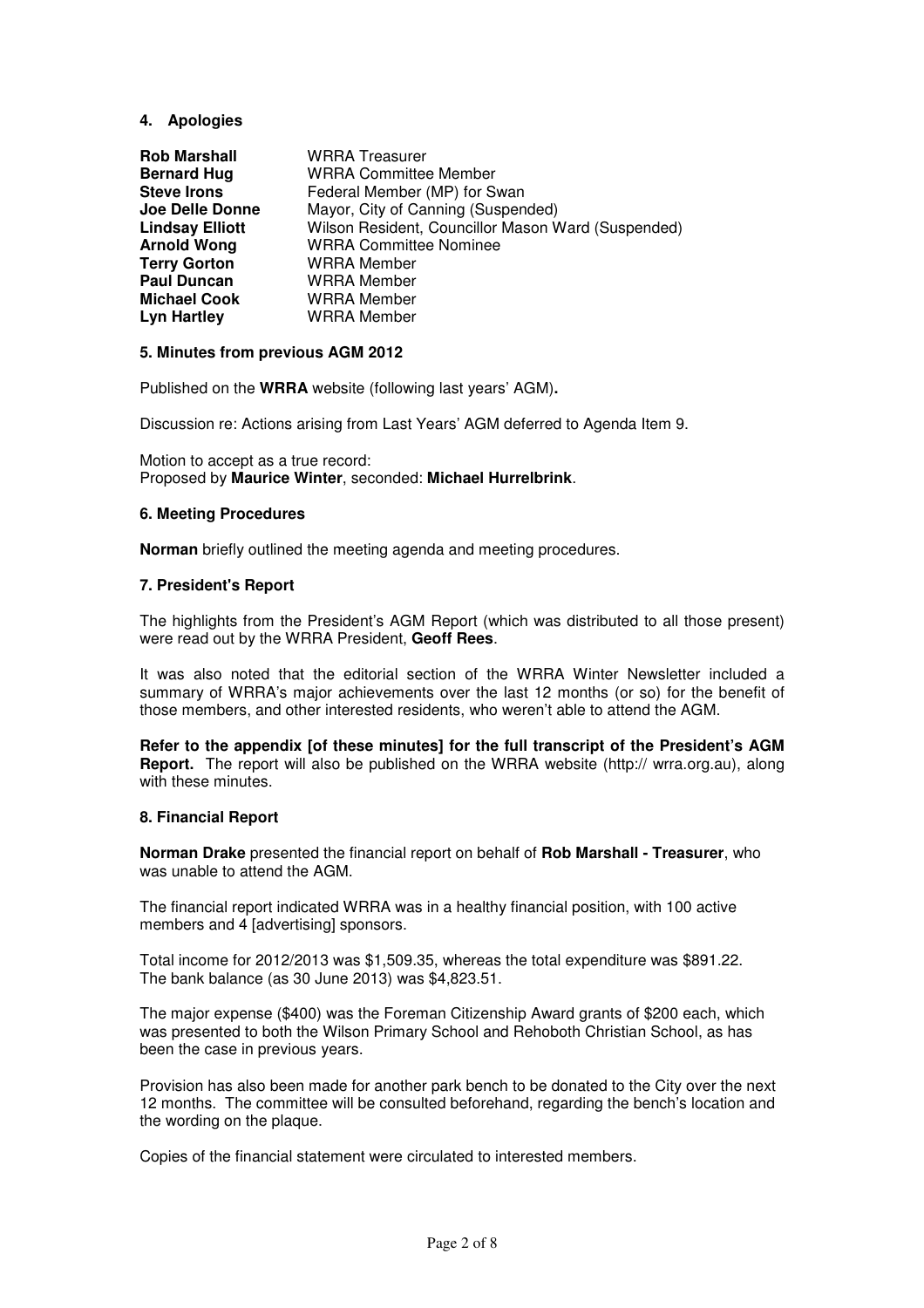## **9. Matters arising from last AGM**

The following items raised at last years' AGM are being actively perused; and will be followed up by the new committee:

- Continued lobbying of Government authorities, and seeking support of other like-minded organisations and individuals to finalise the [promised] resumption of privately owned lands within the designated boundaries of the Canning River Regional Park.
- Completion of the Dual Use Path from ByWater Way to Kent St (via Castledare).
- Completion of the Dual Use Path / Trail Extension from the existing Dual Use Path (at the bottom of Surrey Road) through to the Canning River Gardens Estate / Bywater Park, through the Canning River Regional Park.
- Better controls to stem issues, including over-crowding and dumping of furniture, relating to unregulated student accommodation in existing residential areas.
- Confirm [final] costs for East Wilson Underground Power project.
- Continue to lobby for extension of Underground Power project to the residential areas near Kent St Weir.
- Aircraft Noise

Geoff commented that Wednesday 10 July 13 (the day of the AGM) was possibly the worst day of aircraft noise over Wilson in the past year. i.e. In the 2 hour period between 5.00 to 7.00 am this morning there was in excess of 18 aircraft rumbles caused by aircraft flying overhead. He noted this count could have included planes that circled to the south east after takeoff over Cannington, before heading North again passing, more or less, directly over North Wilson.

## **10. Bill Johnston's Address.**

**Bill Johnston** MLA Cannington gave a short address outlining some current issues in the constituency, or being discussed in State Parliament, that relate to Wilson.

Some items mentioned by **Bill Johnston** were:

- The importance of (and the need for more) Resident Ratepayer Associations. He is encouraging other areas, such as Ferndale, to set up Ratepayer Associations.
- He agrees unregulated student accommodation is an issue and has commended the City for taking its' proactive stance; He believes Curtin University can (and should) be doing more to address this issue to provide additional "on campus" accommodation, as outlined in their 10 year plan. He recently met the Curtin Vice Chancellor to discuss this issue.
- Congestion issues on Fern Road and the urgent need to start the planning process for the expansion of Shelley Bridge on Leach Highway, which is estimated to cost approx. \$77 million.
- He agrees with the City that the proposed light rail network should expand through to Cannington Station from Canning Bridge, via Curtin University.
- The Brownlie Towers project in Bentley is progressing well, actively involving residents from many different backgrounds, and will have a substantial influence on the surrounding suburbs.

**Geoff** thanked **Bill** for his address**.**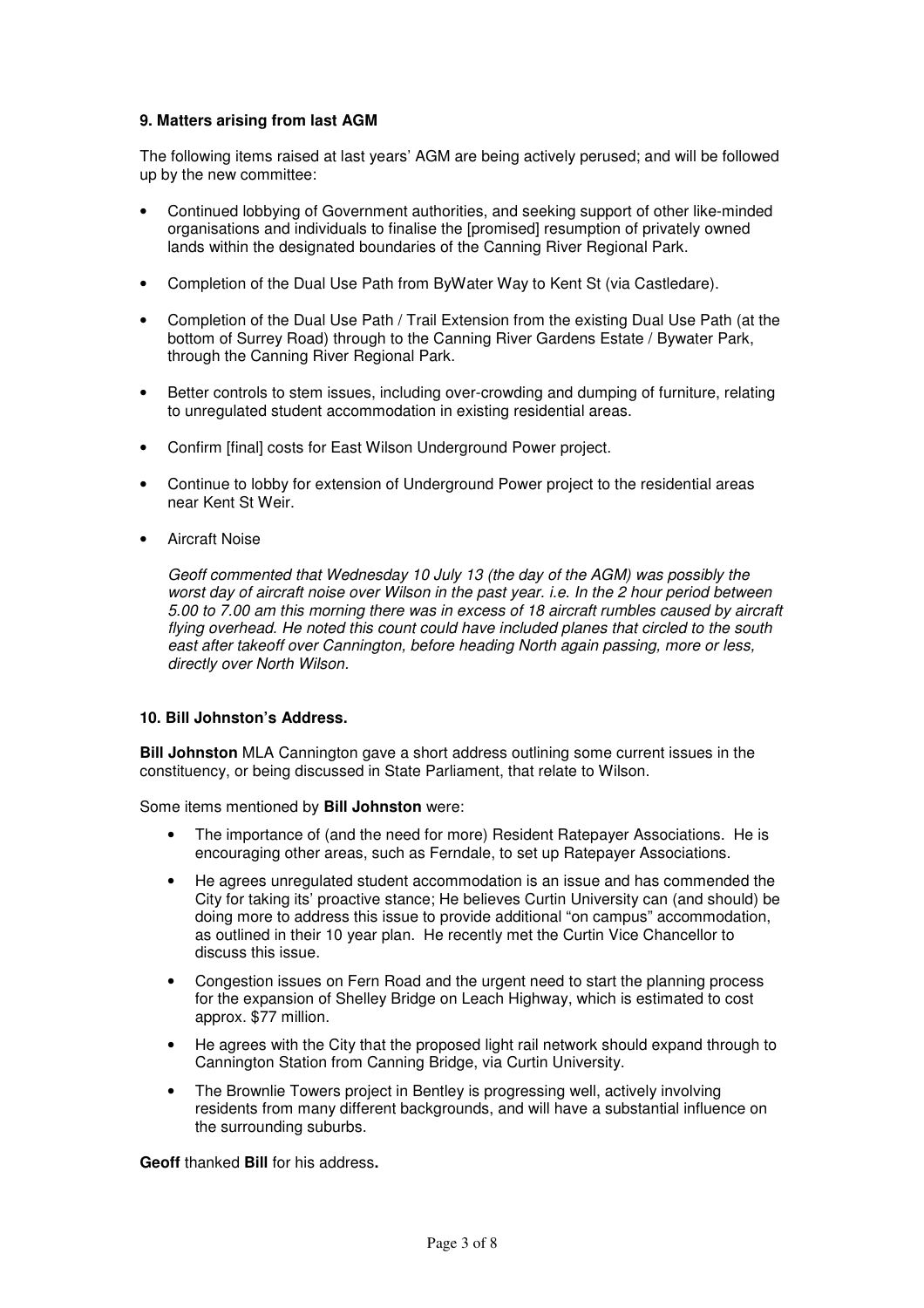## **11. City Report & Questions**

There was Power Point presentation by **Lyn Russell** and **Steve Atwell** from the City.

Lyn's presentation covered:

- Canning Demographics
- The challenges facing the City
- The City priorities (Opportunities)

Steve's presentation covered:

- Underground Power Project East Wilson
- Update re: Dual Use Path Extension & Surrey Wetlands Walk Trail
- Kent St Weir Precinct Local Area Management Plan
- Fern Park Master Plan
- **Questions**

The slides from both presentations will be published on the WRRA Website [together with the AGM minutes].

#### **Questions from the Floor were:**

**Q1:** Are there plans to provide (or improve) the Canoe Launching Site upfront from Kent St Weir [to improve safety and minimise environmental impact]?

[Question asked by John Ismail]

Steve confirmed this issue is currently being investigated by the City.

**Q2:** Are there plans to provide a crossover on Centenary Drive to provide safe access to the Dual Use Path alongside the river from Centenary Park and the western side of Wilson?

[Question asked by John Ismail]

Question taken on notice; This issue will be followed up by the new WRRA Committee.

**Q3:** Can you confirm the Canning River Canoe Club (CRCC) has been offered a building lease at Kent St to store canoe? I've heard there are plans to store 300 canoes.

[Question asked by Graham Barry]

Steve confirmed CRCC has been offered a short-term for 3 years for storage only, not as a club house. The city will also continue to work with CRRC to find a suitable permanent location, such as Centenary Park.

Post-meeting update: CRCC have since confirmed they only plan to store approx. 100 canoes.

**Q4:** What is the likely timing of the proposed elongated pedestrian crossing (speed hump) adjacent to the Bus stop at the Fern Road Park?

[Question asked by Geoff Rees]

Steve confirmed this has been incorporated into the proposed design. Refer to presentation slides for further details.

**Q5:** Has consideration been given to reclaiming the eroded river foreshore to the north / east of Fern Park, as per the original alignment (as per the tabled 1950-60 photos), to increase the size of the parklands?

[Question asked by Geoff Rees]

Steve was asked [by Geoff] to raise this issue when discussing the development proposal with the Swan River Trust and other stakeholders.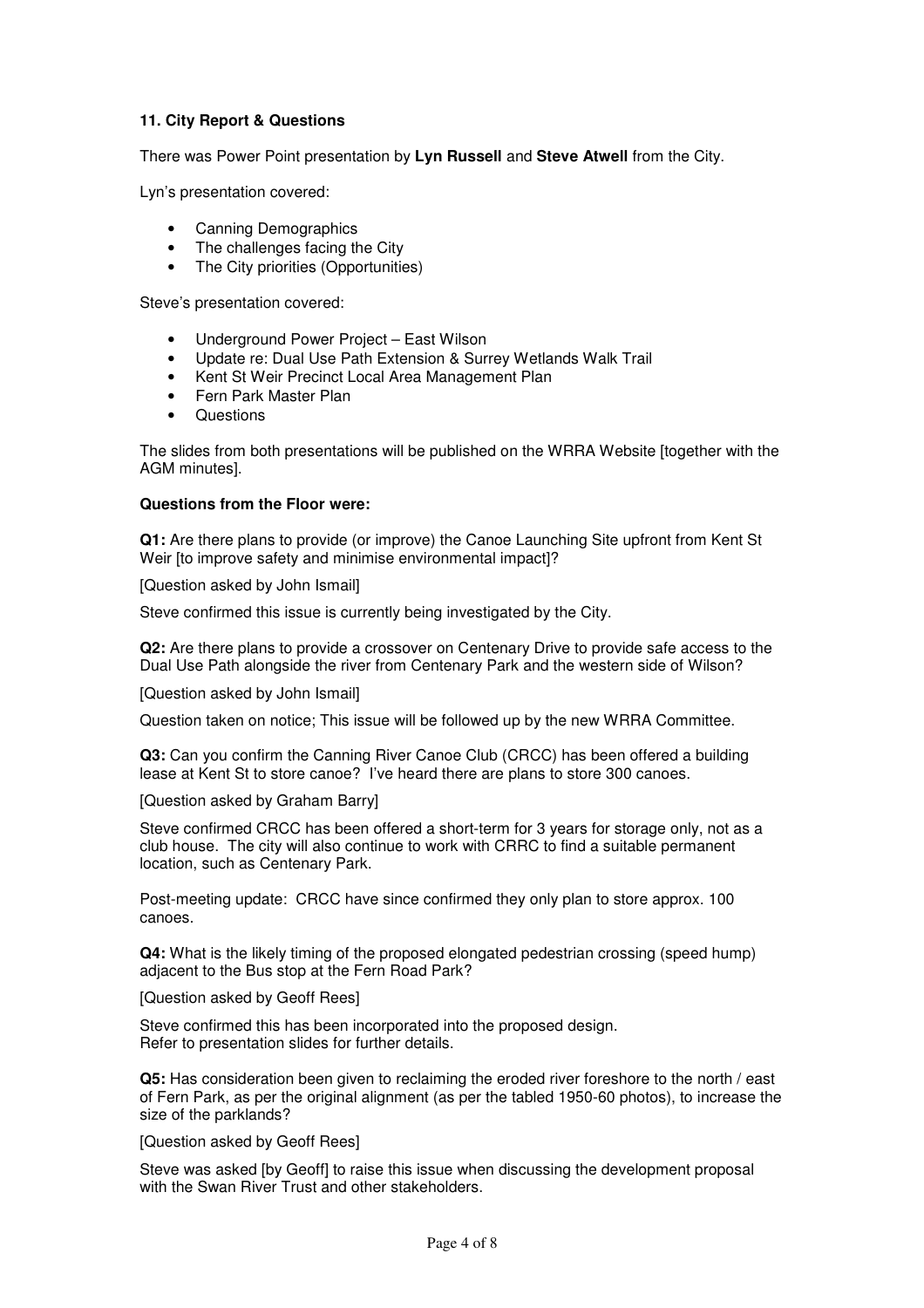**Q6:** Where will the main [work] yard for the East Wilson Underground Power project be located?

[Question asked by Norman Drake]

Steve wasn't sure; This question will be followed up by the new WRRA Committee.

#### **Coffee Break**

Following the Coffee break **Bill Johnston** and **Lyn Russell** left the meeting.

#### **12. Election of Officials & Committee Members**.

**Geoff Rees** vacated the chair and invited **Graham Barry** to chair for the election of officers.

**Graham** thanked the current committee for their work over the past year and commented that **WRRA** is one of the most active & best run ratepayers' associations in the City. He asked all attendees to seriously consider nominating for the committee.

At this stage of the proceedings, all positions were declared vacant.

a. Nominations were called for the position of President. **Geoff Rees** renominated for a final year (to ensure the orderly transition to one of the committee members). Supported by **Max Zeller** and **Maurice Winter**.

There being no further nominations of this position, **Geoff** was elected unopposed.

b. Nominations were called for the position of Vice President. **Blair Campbell** nominated from the floor. Supported by **Sandra Probert** and **Geoff Rees.** 

There being no further nominations of this position, **Blair** was elected unopposed and welcomed aboard.

c. Nominations were called for the position of Secretary. **Deanne Dymock** nominated from the floor. Supported by **Max Zeller** and **Geoff Rees.**

There being no further nominations of this position, **Deanne** was elected unopposed and welcomed aboard.

d. Nominations were called for the position of Treasurer. **Rob Marshall** (who was absent) renominated for this position. Supported by **Geoff Rees** and **Norman Drake**.

There being no further nominations of this position, **Rob** was elected unopposed.

- e. **Max Zeller** agreed to continue as Webmaster, although he's keen for someone else to help share these duties.
- f. **Maurice Winter, Kaye Barr, Bernard Hug and Sandra Probert** agreed to continue on committee. These nominations were supported by **Geoff Rees** and **Norman Drake**.
- g. **Michael Hurrelbrink, Greg Mawer** and **Arnold Wong** also nominated to join the committee. These nominations were supported by **Geoff Rees** and **Max Zeller.**

**Graham** then returned the chair to the [re-elected] President **Geoff Rees**.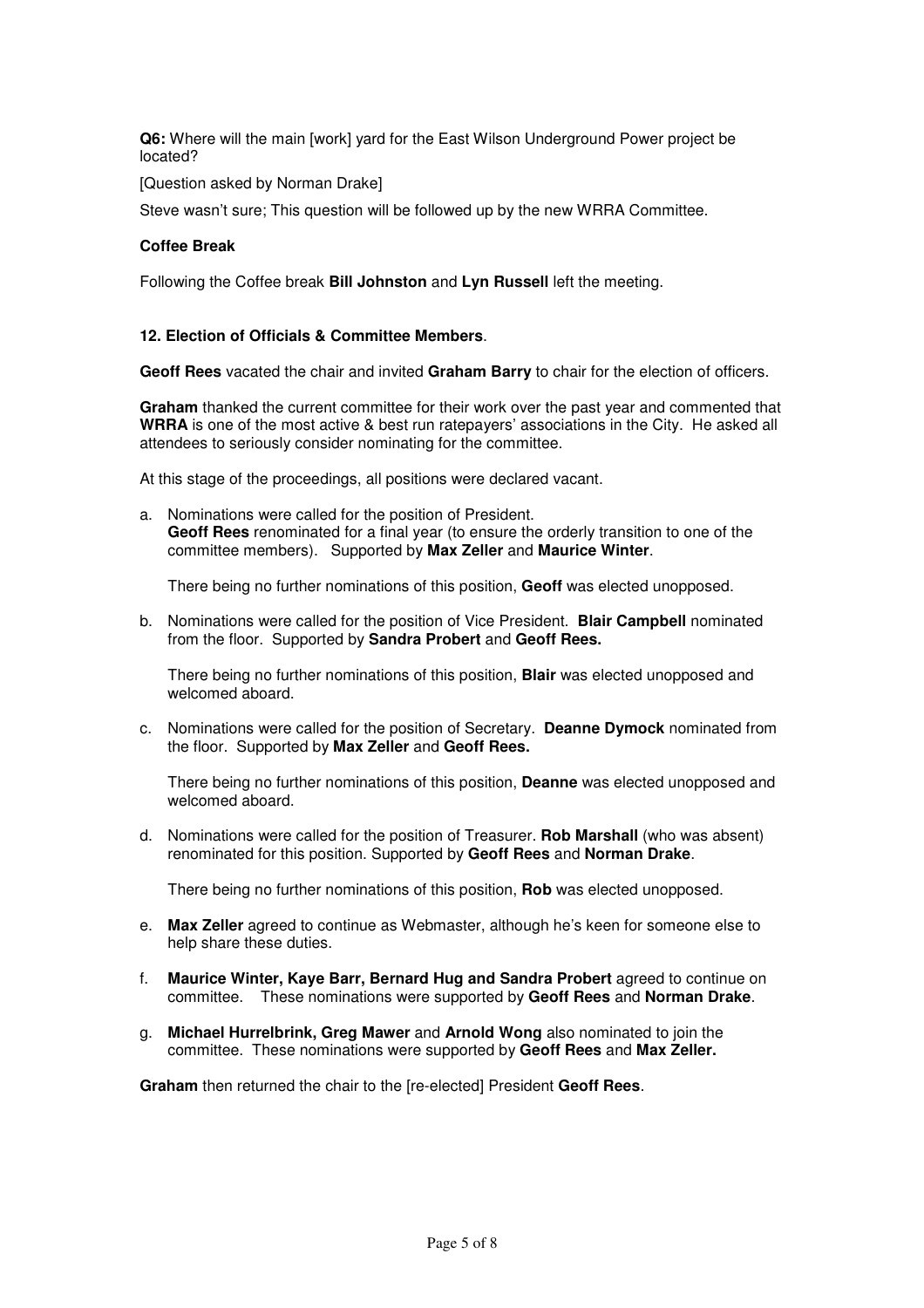## **13. Membership Subscription 20011/12**

Proposed by **Geoff Rees** seconded by **Max Zeller**, that in view of our healthy balance sheet, the Annual Membership Subscription of \$5/household should continue.

Motion carried (by show of hands).

#### **14. General Business**

#### **Topics for next year:**

#### **Refer to Agenda Item #9.**

Additional items include:

- Restrictions on multi-occupancy dwellings.
- Strict controls to ensure [timely] verge cleanup by builders at construction sites.
- Lobby to "fast-track" NBN Rollout in the Wilson Area (in lieu of poor Wireless / ADSL Coverage.

#### **15. Next Meeting.**

The next Committee Meeting will be held on Monday 5<sup>th</sup> August 2013 at 7:30pm at the Wilson Community Hall. All members are welcome to attend.

There being no further business, the WRRA President **Geoff Rees** thanked everyone for attending and declared the meeting closed at 9:35pm.

[Minutes recorded by Max Zeller]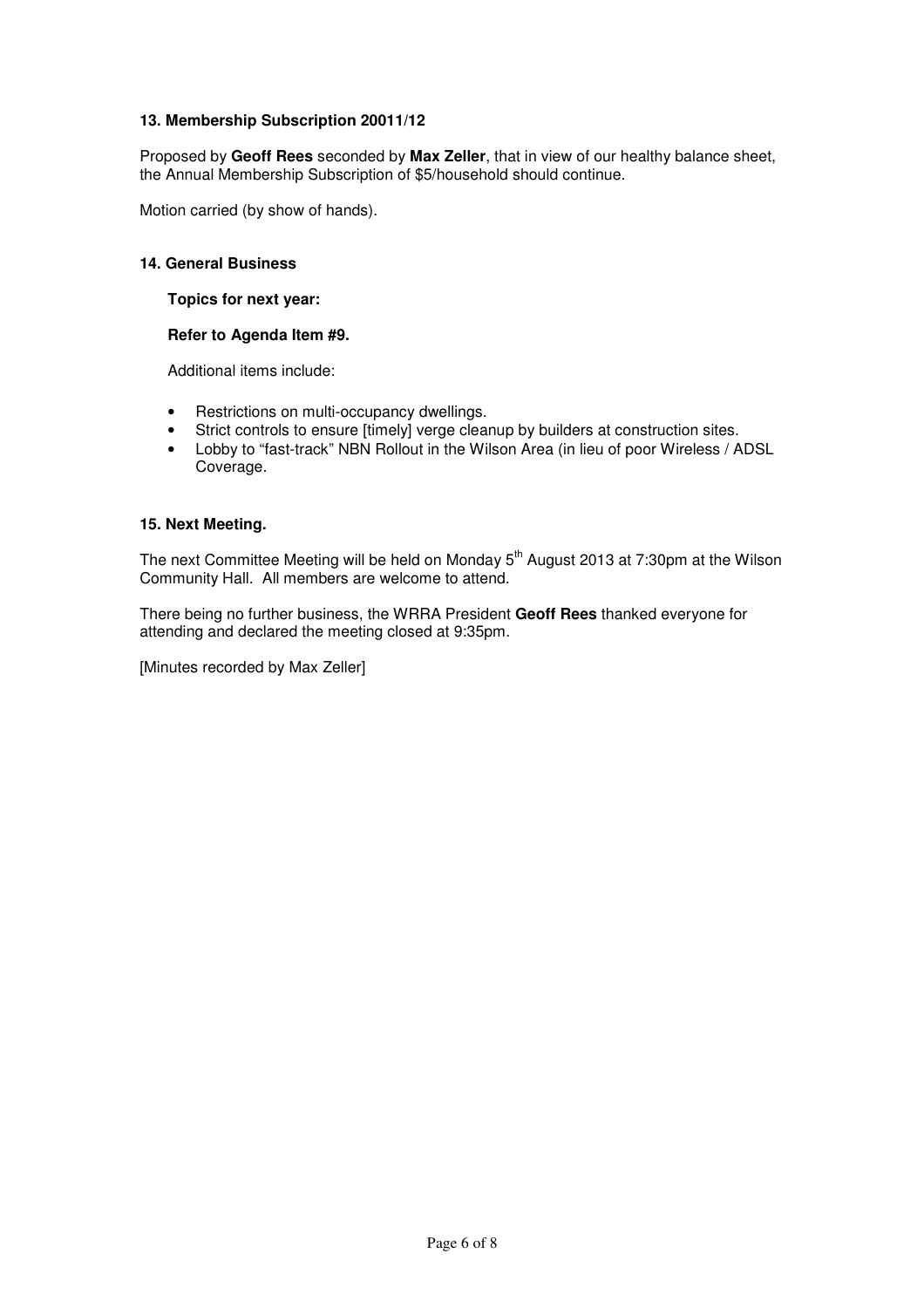

# **President's AGM Report**

# **10 July 2013**

As indicated under the short version of my report published in the 2013 Winter edition of our newsletter, WRRA has demonstrated that, whilst we have been operating throughout the 2012/13 year without a full complement of office bearers, we can with the support of our members and committee, still play an active role in bringing about civic improvements throughout Wilson.

This to a large extent has been due to the dedication of our Committee members, who in addition of reporting of the unscheduled dumping of domestic and builders rubbish, broken footpaths, unsightly / neglected residential properties and like, are also actively engaging with the relevant authorities on future development plans for our area or to lobby our City / State authorities and elected representatives on behalf of members or residents of Wilson on issues that may have a direct impact on our community.

It is pleasing to note that installation of underground power scheme, which WRRA was instrumental in securing for Wilson north of Leach Highway (and completed 18 months ago), has been extended to the East Wilson area, with a forecasted completion date of June 2014.

It is however disappointing that despite the recent efforts of our members, and those of Mr Joe Delle Donne, that we were not successful in achieving the extension of the East Wilson UGP Scheme to include approx. 250 residents in the Kent St area.

Other activities undertaken during the year included:

- Review and comment on the City's proposed Plan for the staged development of the Fern Road (Riverton Bridge) Parklands. WRRA have, for years, been lobbying for shade sails over the children's playground area and, in more recent times, to expand the area for car parking, and for increased parklands to the north / east by reclamation of the eroded river foreshore;
- Involvement in community engagement workshops to review the City's draft options for the development of the Kent St Weir parklands and adjacent area;
- Lobbying for improvements in the drainage of the Kent St / Fleming Road intersection to prevent flooding of adjacent properties;
- Reviewing DEC / City plan options for extension of the dual use path along the river side of Bywater Way to Castledare's western boundary;
- Reviewing options and land acquisition needs with City's executive for future extension of the dual use path / walk trail through Castledare lands to connect with the existing dual use path system at the Kent St Eco Centre.